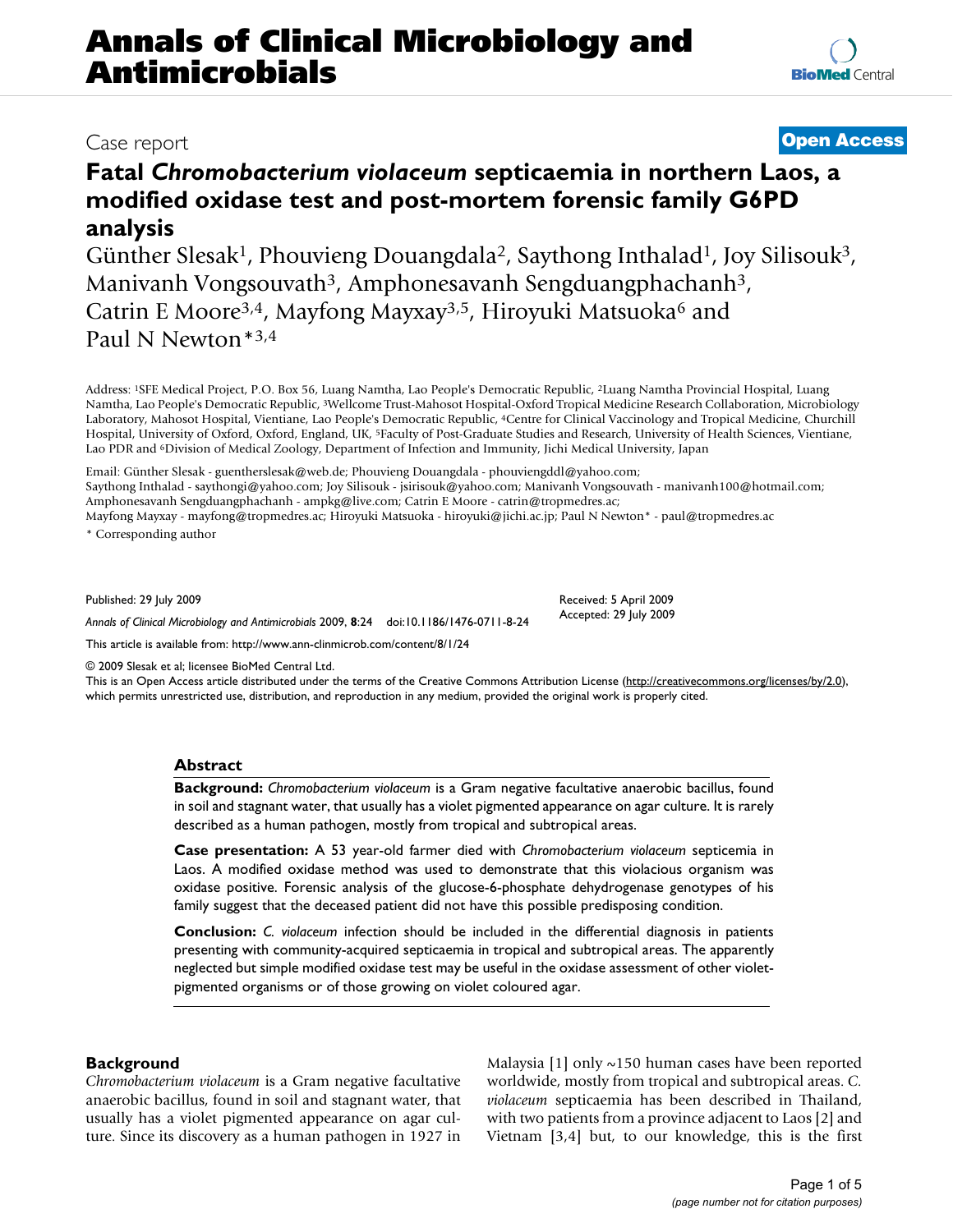patient described in Laos. The disease typically starts with a localized skin infection or localized lymphadenitis after contact with stagnant water or soil and progresses to fulminating septicaemia with necrotizing metastatic lesions and multiple abscesses in the liver, lung, spleen, skin, lymph nodes, and brain, resulting in fatal multiorgan failure [1-10]. The mortality from disseminated *C. violaceum* infection has been reported to be 60–80% [1-10]. However, the optimal treatment has not been established – combination therapy with co-trimoxazole, chloramphenicol, carbapenems, or fluoroquinolones has been suggested [\[2,](#page-3-0)7,9]. Resistance to penicillins and cephalosporins has been commonly reported [3,9,11] and makes therapy while microbiology results are awaited difficult as both antibiotics are commonly used for empirical therapy of septicemia.

#### **Case presentation**

A 53-year-old Tai Dam [12] Lao farmer was admitted in August 2008 at the Provincial Hospital of Luang Namtha, northern Lao PDR (Laos), with 2 days of fever, chills, severe headaches, nausea and vomiting, and a cough productive of white sputum. He had been healthy apart from serious leg injuries from a relict bomb explosion 6 years previously. On admission he was alert and orientated, normotensive, without neck stiffness, abdominal tenderness, lymphadenopathy, hepatosplenomegaly, pallor or jaundice but was febrile (39.7°C) with crepitations audible at the left lung base. He had no rash but old scars on his thighs from the bomb injury and minor scars on his lower legs and flanks from insect bites. He was not known to contain shrapnel. With suspected community-acquired pneumonia he was started on oral amoxicillin (1 g twice daily) and paracetamol. With an increase of his fever to 40.2°C, metamizole (1 g twice daily IV) was added. On day 2 his full blood count showed normochromic anaemia (Hct 18%, Hb 6 g/dL, MCHC 33 g/dL, leucocytes 7.5 109/L, neutrophils 70%, lymphocytes 30%). Malaria smear and HRP-2 rapid test for *Plasmodium falciparum* malaria (Paracheck™, Orchid Industries, Goa, India) were negative. An abdominal ultrasound demonstrated a diffuse enlarged liver, without focal lesions, and mild splenomegaly. A chest radiograph showed a slightly enlarged heart but no infiltrations. The patient developed upper abdominal and lower back pain and increasing dyspnoea and was pale and jaundiced with a respiratory rate of 42/min, temperature 39°C, blood pressure 90/60 mmHg, heart rate irregular 120/min, bibasal inspiratory crepitations, tender hepatomegaly (1 cm below costal margin in mid-clavicular line) with axillary and inguinal lymphadenopathy. As community-acquired septicaemia or leptospirosis were suspected, therapy was changed to ceftriaxone (1 g twice daily) and he was given a blood transfusion. However, he deteriorated with worsening abdominal pain and distension, dyspnoea, central cyanosis with cold extremities, coma (GCS 7/15) and a disseminated maculopapular rash with petechiae on arms and trunk and prolonged bleeding at intravenous injection sites. On day 3 he became apnoeic and could not be resuscitated.

Blood cultures from admission and day 2, sent by plane to Vientiane [13,14], grew *Chromobacterium violaceum* (Gram negative rods, catalase positive, Voges-Proskauer test negative, violacious colour on agar, API 20 NE (bioMerieux, France) 99.3% agreement). As the *C. violaceum* were pigmented violet conventional oxidase tests could not be interpreted and the ingenious but apparently neglected method of Dhar & Johnson [15] was used to demonstrate that the organism was oxidase positive (Fig. 1). The organism was sensitive to gentamicin, chloramphenicol, ofloxacin, ciprofloxacin, co-trimoxazole, imipenem, and resistant to ampicillin, ceftriaxone, and ceftazidime by disc diffusion testing (using NCCLS criteria for *Vibrio* or Enterobacteracea). Etest (AB Biodisk, Solna, Sweden) demonstrated MICs of 0.023, 4 and >32 ug/L against ofloxacin, chloramphenicol and ceftriaxone, respectively. After his death his family was re-interviewed regarding possible risk factors. He had been pale with mild jaundice since childhood and when aged ~12 years was said to have had a big spleen. One week before the onset of fever he had gone to rice fields and fishing and slept at a market where he noted an axillary leech. The bite wound did not become overtly infected.

Glucose-6-phosphate dehydrogenase (G6PD) deficiency has been suggested as a risk factor for *C. violaceum* infection [7,16] but the aetiological diagnosis was only made after the patient's death and no blood samples were available for G6PD testing. Therefore, with their informed consent, his wife and 4 daughters were tested for G6PD deficiency, using finger prick blood samples on filter paper, by quantitative spectrophotometric analysis (WST-8 method [17]) and sequencing of the G6PD gene in the X-chromosome [18]. The patient's wife and 3 of the 4 tested daughters had a substitution of G to A at the 1388 position in G6PD gene, signifying carriage of G6PD Kaiping. Since one of the daughters had wild type X-chromosomes with normal G6PD activity the patient evidently did not have G6PD deficiency.

Our patient did not have a primary skin infection. However, he had a leech bite a week before onset of fever which may or not have been significant – as far as we are aware this organism has not been described from the leech gastrointestinal tract. The patient's striking anaemia, severe abdominal and lower back pain, tachycardia, and jaundice in combination with a history of pallor and splenomegaly in childhood could be explained by an acute intravascular haemolysis due to underlying G6PD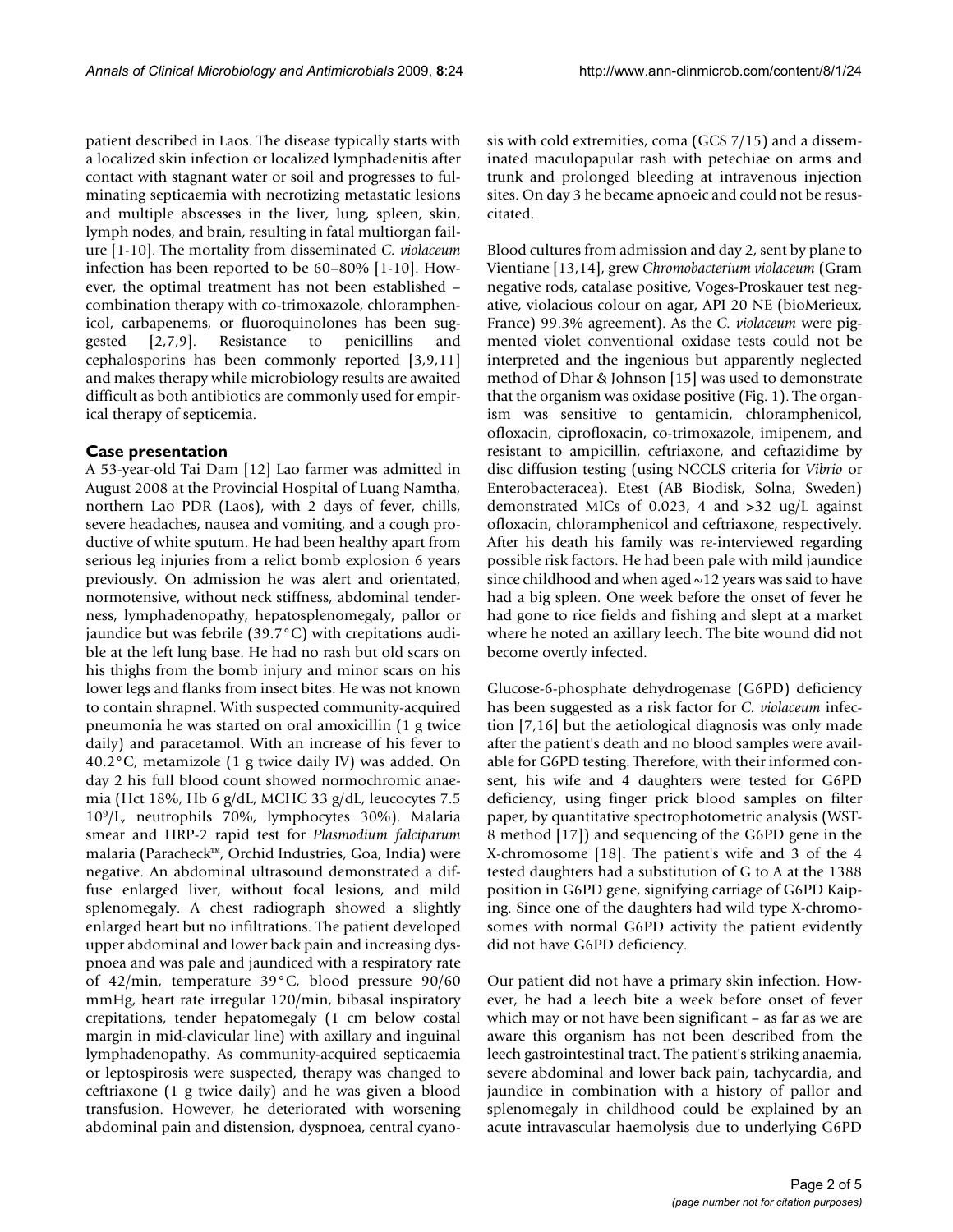



#### **Figure 1**

**Oxidase test adapted from Dhar & Johnson** [15]. Smears (arrows) of organisms were applied to two Whatman 3 M filterpapers folded, vertically, into three. The filter papers were placed vertically in Petri dishes so that the solution within soaked vertically across the smears of organisms. Top panel: filterpaper stood in 10 ml distilled water in a Petri dish, bottom panel: filterpaper stood in 10 ml 1% aqueous solution of N, N, N', N'-tetramethyl-1, 4-phenylene-diamine dihydrochloride (Fluka 87890, Czech Republic) in a Petri dish. The organisms smeared were left *E. coli* ATCC 25922 (negative control), centre *C. violaceum* isolate from patient and right *P. aeruginosa* ATCC 27853 (positive control). Water (top panel) failed to produce any streaks whilst N,N,N',N'-tetramethyl-1, 4-phenylene-diamine dihydrochloride (bottom panel) led to pronounced vertical flame-like streaks across smears of *C. violaceum* and *P. aeruginosa* within 5 minutes, indicating oxidase test positivity. The flamelike streaks had faded by the next day. The profound violet color of the *C. violaceum* smear is clearly visible.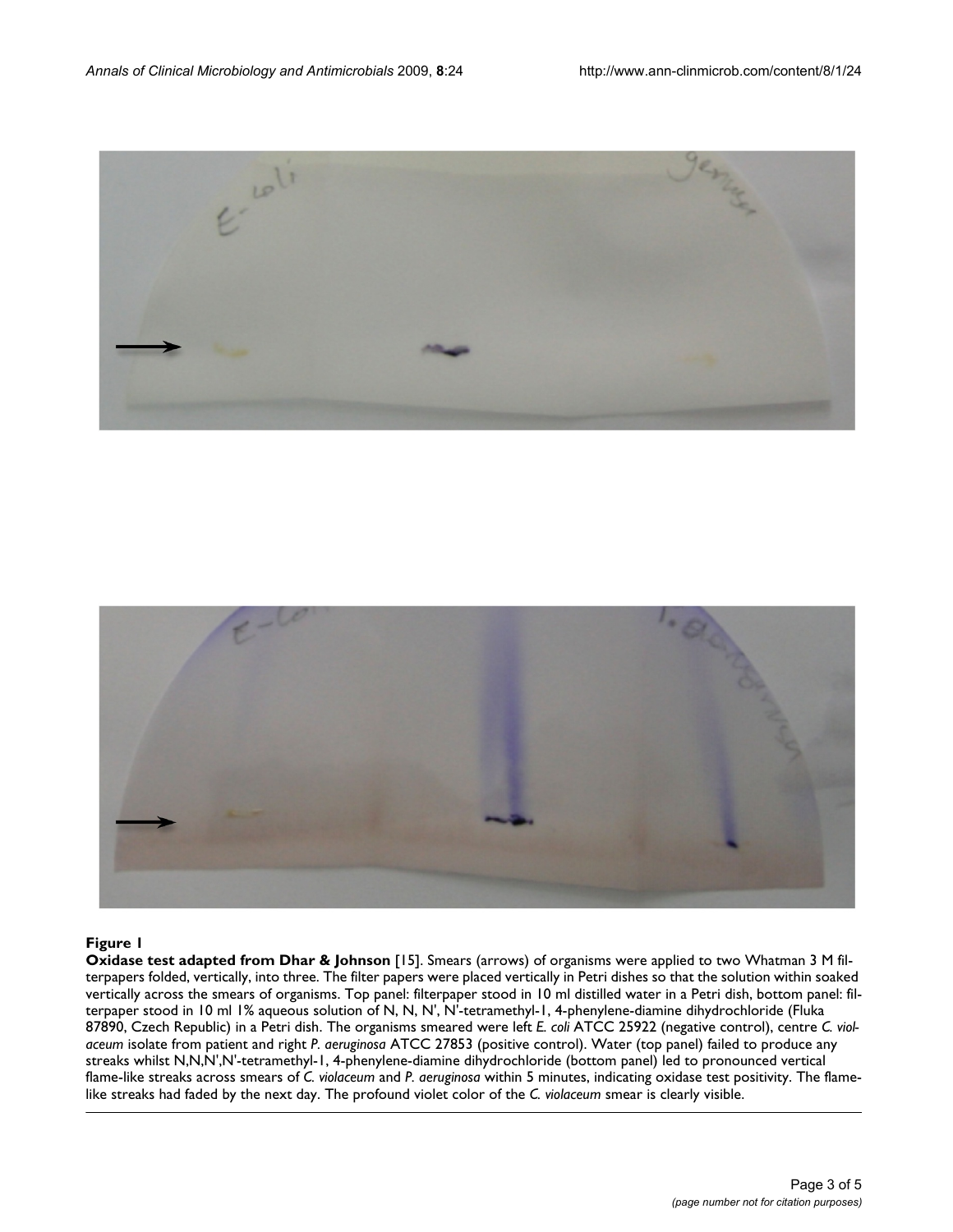deficiency, possibly precipitated by metamizole (dipyrone), which is contraindicated in G6PD deficiency [19]. Laos has a high prevalence of G6PD deficiency (15–26% of males hemizygous [20,21]). In view of G6PD being a possible risk factor for both his infection and haemolysis we performed forensic analysis of the surviving members of his family. However, this demonstrates, assuming correct blood relationships, that he could not have had G6PD deficiency. G6PD Kaiping is a common mutation in neighboring China [22].

Melioidosis (*Burkholderia pseudomallei*) is a common and frequently fatal condition in Northeast Thailand and the Mekong valley of Laos [14] but has, so far, not been described from the highlands of northern Laos and it may not occur in the soil there. *C. violaceum* and melioidosis resemble each other with reservoirs in soil and water, clinical presentation, resistance to antibiotics commonly used to empirically treat septicaemia, high mortality and the need for prolonged oral antibiotic eradication therapy. However, as *C. violaceum* is frequently resistant to cephalosporins, such as ceftazidime [[5,](#page-3-2)9], commonly used to treat melioidosis, awareness of *C. violaceum* as an alternative diagnosis is important [[2](#page-3-0)]. The two organisms can be confused in the laboratory and both are oxidase positive [23]. The ingenious method of Dhar & Johnson [15] was used to determine the oxidase status of the organism – this apparently neglected but simple technique may be useful in the oxidase assessment of other violet-pigmented organisms or of those growing on violet colored agar. A similar method was described [\[24\]](#page-4-0) after that of Dhar & Johnson [15]. Conventional oxidase testing of very young or anaerobic *C. violaceum* cultures, which are usually non-pigmented, have also been used but the evidence available suggests that they may not be accurate [6[,24](#page-4-0)].

#### **Conclusion**

*C. violaceum* infection should be included in the differential diagnosis of patients presenting with communityacquired septicaemia in tropical and subtropical areas, especially with a history of contact with soil and stagnant water, and is an important alternative diagnosis for patients presenting with a melioidosis-like syndrome.

#### **Competing interests**

The authors declare that they have no competing interests.

#### **Authors' contributions**

GS, PD, SI were the attending physicians who looked after the patient. JS, MV, PNN, CEM and MM preformed the microbiological examinations. PD, GS did the home visits of the patient's family and HM the G6PD assays and sequencing. GS and PNN wrote the first draft and all authors revised it. All authors have read an approved the final version.

#### **Consent**

Written informed consent was obtained from the patient's family for publication of this case report and the forensic investigation.

#### **Financial support**

We thank the Wellcome Trust of Great Britain for financial support of the microbiology testing and SFE for the logistical support of the specimen transport.

#### **Acknowledgements**

We thank Rattanaphone Phetsouvanh, Phonlavanh Phouminh and colleagues at Mahosot Hospital for their assistance and Claude Gauthier and colleagues for their thorough review of the patient's chest radiography. We are very grateful for all the detailed information provided by the patient's family and to Sharon Peacock for helpful comments.

#### **References**

- 1. Sneath PH, Whelan JP, Bhagwan Singh R, Edwards D: **Fatal infection by** *Chromobacterium violaceum***[.](http://www.ncbi.nlm.nih.gov/entrez/query.fcgi?cmd=Retrieve&db=PubMed&dopt=Abstract&list_uids=13085740)** *Lancet* 1953, **265:**276-277.
- <span id="page-3-0"></span>2. Jitmuang A: **Human** *Chromobacterium violaceum* **[infection in](http://www.ncbi.nlm.nih.gov/entrez/query.fcgi?cmd=Retrieve&db=PubMed&dopt=Abstract&list_uids=18564684) [Southeast Asia: case reports and literature review.](http://www.ncbi.nlm.nih.gov/entrez/query.fcgi?cmd=Retrieve&db=PubMed&dopt=Abstract&list_uids=18564684)** *Southeast Asian J Trop Med Public Health* 2008, **39:**452-60.
- 3. Baker S, Campbell JI, Stabler R, Nguyen HVM, To DS, Nguyen DV, Farrar J: **Fatal wound infection caused by** *Chromobacterium violaceum* **[in Ho Chi Minh City, Vietnam.](http://www.ncbi.nlm.nih.gov/entrez/query.fcgi?cmd=Retrieve&db=PubMed&dopt=Abstract&list_uids=18799697)** *J Clin Microbiol* 2008, **46:**3853-3855.
- <span id="page-3-1"></span>4. Ognibene AJ, Thomas E: **Fatal infection due to** *Chromobacterium violaceum* **[in Vietnam.](http://www.ncbi.nlm.nih.gov/entrez/query.fcgi?cmd=Retrieve&db=PubMed&dopt=Abstract&list_uids=5471231)** *Am J Clin Pathol* 1970, **54:**607-10.
- <span id="page-3-2"></span>5. Chang CY, Lee YT, Liu KS, Wang YL, Tsao SM: *Chromobacterium violaceum* **[infection in Taiwan: a case report and literature](http://www.ncbi.nlm.nih.gov/entrez/query.fcgi?cmd=Retrieve&db=PubMed&dopt=Abstract&list_uids=17639170) [review.](http://www.ncbi.nlm.nih.gov/entrez/query.fcgi?cmd=Retrieve&db=PubMed&dopt=Abstract&list_uids=17639170)** *J Microbiol Immunol Infect* 2007, **40:**272-275.
- 6. Lee J, Kim JS, Nahm CH, Choi JW, Kim J, Pai SH, Moon KH, Lee K, Chong Y: **Two cases of** *Chromobacterium violaceum* **[infection](http://www.ncbi.nlm.nih.gov/entrez/query.fcgi?cmd=Retrieve&db=PubMed&dopt=Abstract&list_uids=10325383) [after injury in a subtropical region.](http://www.ncbi.nlm.nih.gov/entrez/query.fcgi?cmd=Retrieve&db=PubMed&dopt=Abstract&list_uids=10325383)** *J Clin Microbiol* 1999, **37:**2068-70.
- 7. Sirinavin S, Techasaensiri C, Benjaponpitak S, Pornkul R, Vorachit M: **Invasive** *Chromobacterium violaceum* **[infection in children:](http://www.ncbi.nlm.nih.gov/entrez/query.fcgi?cmd=Retrieve&db=PubMed&dopt=Abstract&list_uids=15933571) [case report and review.](http://www.ncbi.nlm.nih.gov/entrez/query.fcgi?cmd=Retrieve&db=PubMed&dopt=Abstract&list_uids=15933571)** *Pediatr Infect Dis J* 2005, **24:**559-561.
- 8. Teoh AYB, Hui M, Ngo KY, Wong J, Lee KF, Lai PBS: **Fatal septicaemia from** *Chromobacterium violaceum***[: case reports and](http://www.ncbi.nlm.nih.gov/entrez/query.fcgi?cmd=Retrieve&db=PubMed&dopt=Abstract&list_uids=16760554) [review of the literature.](http://www.ncbi.nlm.nih.gov/entrez/query.fcgi?cmd=Retrieve&db=PubMed&dopt=Abstract&list_uids=16760554)** *Hong Kong Med J* 2006, **12:**228-231.
- 9. Ti TY, Tan WC, Chong APY, Lee EH: **Nonfatal and fatal infections caused by** *Chromobacterium violaceum***.** *Clin Inf Dis* 1993, **17:**505-507.
- 10. Victorica B, Baer H, Ayoub EM: **Successful treatment of systemic** *Chromobacterium violaceum* **[infection.](http://www.ncbi.nlm.nih.gov/entrez/query.fcgi?cmd=Retrieve&db=PubMed&dopt=Abstract&list_uids=4479291)** *JAMA* 1974, **230:**578-580.
- 11. Aldridge KE, Valainis GT, Sanders CV: **Comparison of the in vitro activity of ciprofloxacin and 24 other antimicrobial agents against clinical strains of** *Chromobacterium violaceum***[.](http://www.ncbi.nlm.nih.gov/entrez/query.fcgi?cmd=Retrieve&db=PubMed&dopt=Abstract&list_uids=3168426)** *Diagn Microbiol Infect Dis* 1988, **10:**31-39.
- 12. Chazée L: *The Peoples of Laos. Rural and Ethnic Diversities* Bangkok, White Lotus Co. Ltd; 2002.
- 13. Blacksell SD, Khounsy S, Phetsouvanh R, Newton PN: **A simple and inexpensive container for the transport of biological specimens in limited resource situations.** *Trans R Soc Trop Med Hyg* 2006, **100:**84-86.
- 14. Phetsouvanh R, Phongmany S, Soukaloun D, Rasachak B, Soukhaseum V, Soukhaseum S, Frichithavong K, Khounolatha S, Pengdee B, Phiasakha K, Chu K, Luansay K, Rattanavong S, Sisouk K, Keolouangkot V, Mayxay M, Ramsay A, Blacksell SD, Campbell J, Martinez-Aussel B, Heuanvongsy MM, Bounxouai B, Thammavong C, Syhavong B, Strobel M, Peacock SJ, White NJ, Newton PN: **[Causes Of Community-](http://www.ncbi.nlm.nih.gov/entrez/query.fcgi?cmd=Retrieve&db=PubMed&dopt=Abstract&list_uids=17124000)[Acquired Bacteremia And Patterns Of Antimicrobial Resist](http://www.ncbi.nlm.nih.gov/entrez/query.fcgi?cmd=Retrieve&db=PubMed&dopt=Abstract&list_uids=17124000)[ance In Vientiane, Laos.](http://www.ncbi.nlm.nih.gov/entrez/query.fcgi?cmd=Retrieve&db=PubMed&dopt=Abstract&list_uids=17124000)** *Am J Trop Med Hyg* 2006, **75:**978-985.